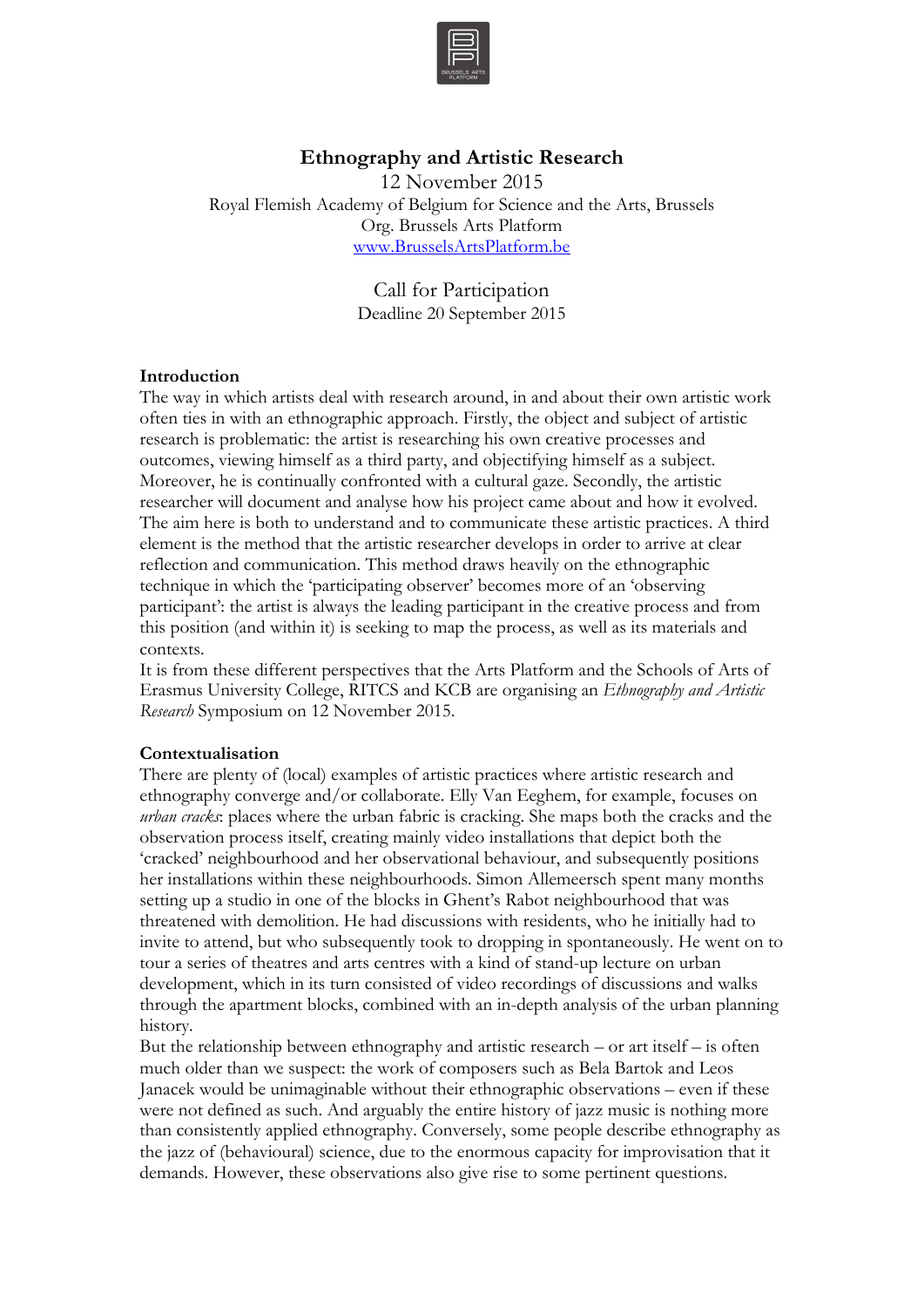

Since the art historian Hal Foster problematised the relationship between art and ethnography in the mid-nineties, the discussion about this has never died down. Both artists and theorists have continued to ask themselves how an ethnographic view of a social reality could lead to altered artistic attitudes and to a different kind of artefacts. In addition to this, Foster's original question has continued to dominate, namely whether the designation of 'the other' – or 'the Other' – as rendered visible by the ethnographic gaze, was not in fact a devious way of strengthening the omniscient subject of the artist, now imbued with the authority of the ethnographer. In other words, did the ethnographic gaze not therefore become a pretext for reanimating a subject that had been renounced or shattered by post-modernism and post-structuralism, or for a kind of academically legitimised narcissism?

This question is essentially philosophical, because it continues profoundly to torment the 'existence' of both the 'subject' of the artist and the 'object' of the ethnographic other – and the relationship between the two. Despite this, artistic practices have developed both before and after Foster's problematising, some influenced by it and some not, which, in their research phases, make use of ethnographic methods and avail themselves of ethnographic, anthropological insights. Indeed, the challenge presented by this ethnographic gaze – looking and being looked at – is indisputable, both for the artist and for the 'other'. If, in addition to this, artistic research, as a necessary part of certain artistic practices, penetrates into 'academia', in other words if it becomes part of an 'academic' structure in which education and research are inextricably linked, then a regular updating of Foster's pertinent questions (and the current answers to these) is absolutely essential. Indeed, artistic research in an 'academic' context implies that the research processes should be systematically documented, reflected upon and made transparent. It also means that methods and creative developments made during the research are shared with emerging artists and other cultural players. Additionally, this type of artistic research almost always involves questioning the type and calibre of the 'artistic knowledge' that is generated by these kinds of processes. The premise that art, as a process and as a result, can bring about an alternative interpretation of scientific methods and output is also defended outside this academic context and has, for example, consistently been explored by Jacques Rancière, from the time that he wrote *The Ignorant Schoolmaster*. In addition to this, ethnographers and anthropologists themselves, aware of the rhetorical and poetic nature of their work – and especially of the way in which they translate and exhibit this work – even turn to literary, visual and/or performative representations designed to highlight the sensory nature of their labour. Artistic research in Ghent, Antwerp, Brussels and elsewhere, in the context of a PhD in the Arts or in other configurations, often draws on ethnography as a method, an attitude, and a (supposed) paradigm. Moreover, this often takes the form of developing 'immersive' practices, or 'participatory observation' of social realities, which artists use to gather knowledge in order to subsequently integrate it into the creative process. But it also takes the form of ethnography as 'contra-hegemony', or the exploration of alternative imaginative worlds. Here, the emphasis lies on describing the growing complexity of social relationships, as opposed to the simplification and reduction that is often the objective of dominant ('hegemonic') academic and political approaches. This is chiefly motivated by a firm belief that an artistic transformation of the ethnographic knowledge of reality will indeed deliver a (radically) different sort of social, cultural and economic knowledge of that reality.

### **The theme of ethnography in artistic research**

This symposium aims to bring together artistic researchers for an intensive confrontation with the 'ethnographic paradigm' – insofar as this can be generalised – both within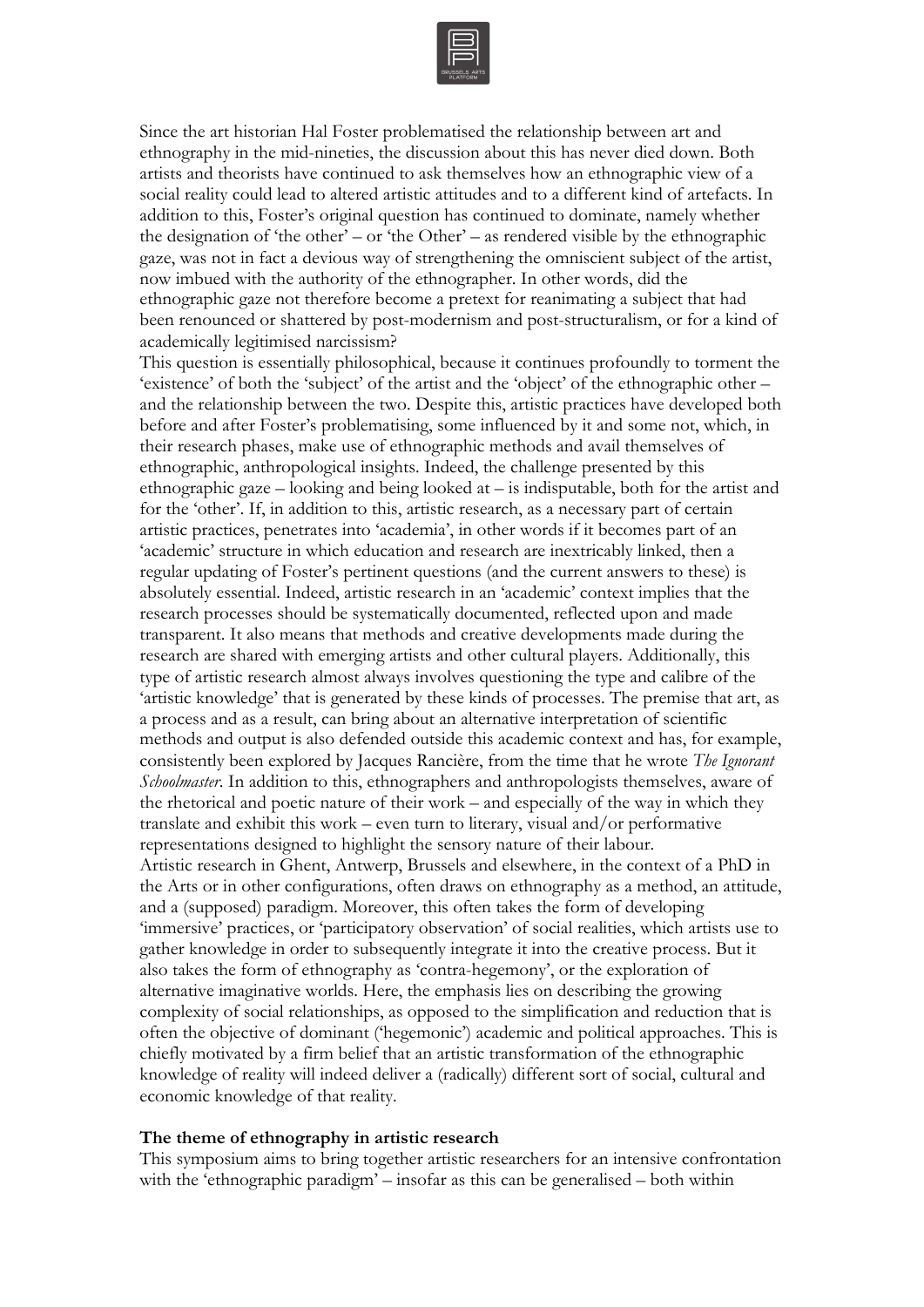

artistic research and beyond. Researchers are working in a highly varied range of artistic disciplines and this of course means that ethnography's place is equally diverse, both in mono- and in pluri- or interdisciplinary practices. For the creator of an *auteur*  documentary, the ethnographic gaze is relatively self-evident, and its relevance increases as he/she moves away from his/her familiar surroundings. The 'object' of this gaze can therefore chiefly be a cut-out of the social and/or cultural reality, or a network of political practices. However a researcher of (historical) musical performance practices is perhaps dealing with relatively autonomous cultural realities, which are more inclined to invite critical re-enactment than engaged reflection. There are numerous such nuanced examples that can be given. Consequently, there is no such thing as a confrontation with true ethnography, as a toolbox or as a theoretical paradigm: it is in fact about multiple encounters and attentive reflection. This symposium will look at both the awareness of this plurality – as a leitmotif – and its tangibility, dealing not in generalisations, but in practical discussions. It will be an encounter between artists, and between artists and scientists.

Contributions, which should preferably originate from participants' own practical artistic research, could be based on the following possible questions:

- To what extent is the position occupied by the artist in her/his work that transforms an observed and described reality linked to the position occupied by the observed and described 'other'?
- What significance, if any, does the observation, description and artistic treatment of 'otherness' have for the 'hegemonic' culture of which the artist himself is part?
- Does either the end result or the process of his/her creation have a (subversive) influence on this culture (for example, historical performance practices in the case of music)?
- In what way does 'transgression' the crossing of cultural boundaries from an ethnographic perspective – influence the very starting points (research questions, methodology, etc.) of artistic research?
- Which ethical questions arise when ethnographic and artistic research penetrates into more or less closed environments of cultural 'otherness'?
- $Can$  conflicts be said to arise about the historical time  $-$  in terms of tradition, contemporaneity, or even 'primitivism' – in which the artistic researcher, as the subject, and the observed and described cultural practice, as the object, respectively find themselves?
- Does the artist transform her or his own 'self' into an 'other', or is the (observed and described) 'other' transformed into a 'self' in the artwork?
- In what way can 'ethnographic' observations be integrated into artistic practice and the artistic end result?

When it comes to contributions to this Arts Platform symposium, these questions should not be seen as exhaustive. At most, they are intended to support testimonies, with all the attendant doubts that reflection throws up, about the relationship of contributors' own artistic research to problems that arise when taking an ethnographic approach – preferably contributors' own potential ethnographic 'efforts'. These might be accounts of immersion and observation, of methods, of documentation and reporting, or of new and unusual collaborations – in short, of anything relevant to the discussion. The above questions can be part of this – especially where methodical doubts take on an ethical dimension – and these can help to place contributors' own approach in a wider context. In terms of the form contributions might take, we impose no limits on creativity. There is, however, a time limit on contributions (a maximum of 30 minutes), but within this,